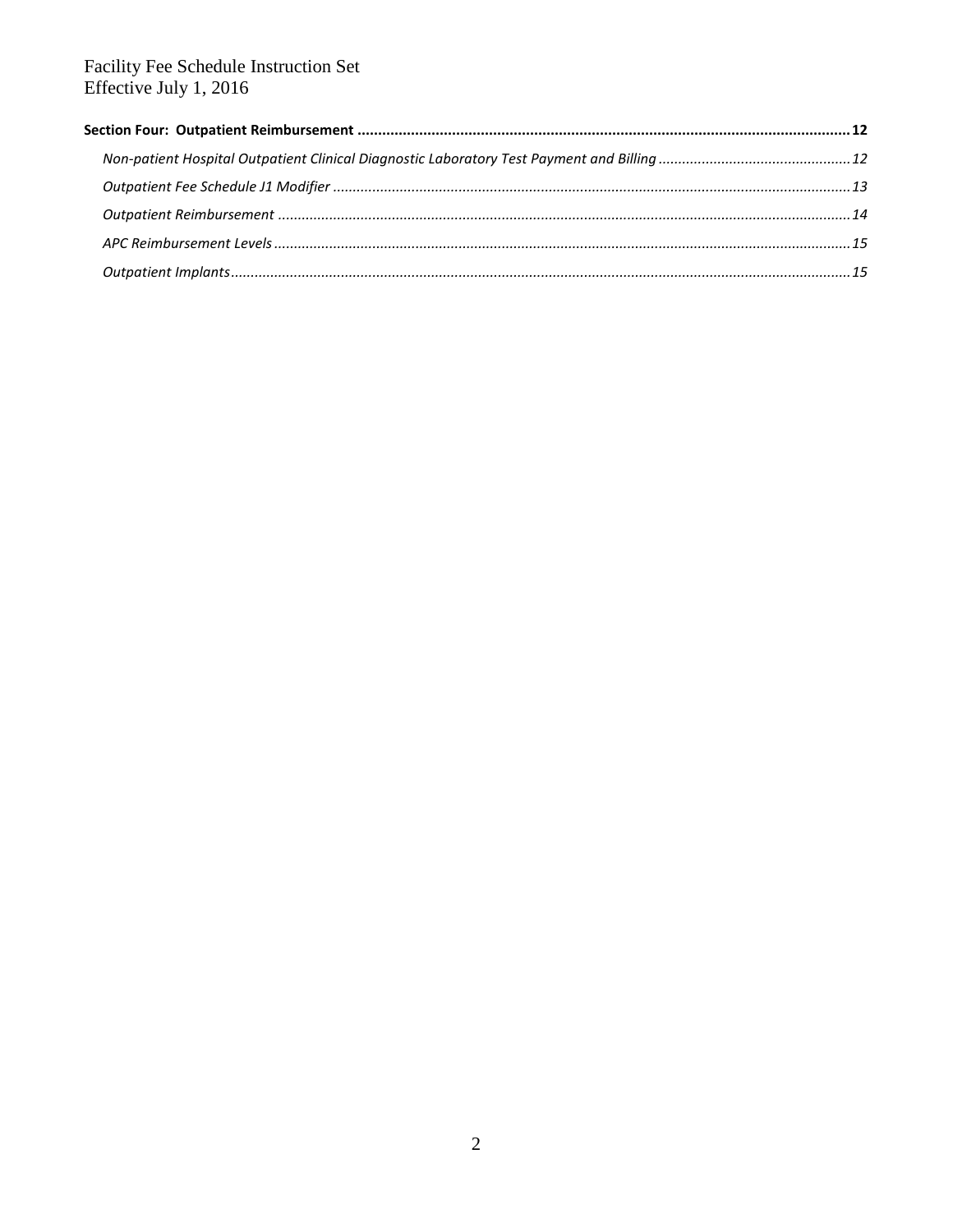# <span id="page-2-0"></span>**Section One: Introduction**

# <span id="page-2-1"></span>*Background*

Montana has adopted some of the codes and processes of the Centers for Medicare and Medicaid Services (CMS), but the Montana Codes Annotated (MCA) and Administrative Rules of Montana (ARM) govern the application of these codes and processes in Montana for Workers' Compensation (WC) reimbursement.

The Montana Facility Fee Schedule is intended to guide the direct reimbursement for two specific types of Montana facilities, namely Acute Care Hospitals and Ambulatory Surgery Centers (ASCs), for WC services provided on and after July 1, 2013.

# <span id="page-2-2"></span>*Related Terminology*

**American Medical Association (AMA)** —The association that develops, updates and publishes the *Physicians Current Procedural Terminology* (CPT) coding system for medical services and procedures (HCPCS Level I codes). CPT codes provide an effective, consistent language for nationwide communication among physicians, insurance payers, and patients.

**Ambulatory Procedure Codes (APC)** —Ambulatory Payment Classification developed by CMS.

**Base Rate**—The base payment rate is divided into a labor-related and non-labor share. The labor-related share is adjusted by the wage index applicable to the area where the hospital is located.

**Category II Codes**-—Temporary sets of codes used for tracking performance measurement on emerging technologies, services, and procedures. These temporary codes are used to document use levels for future setting of RVUs if a given code is converted into a permanent CPT or HCPCS.

**Centers for Medicare and Medicaid Services (CMS)** —The government agency responsible for overseeing and administering the Medicare and Medicaid programs. CMS annually publishes the relative value units (RVUs) known as RBRVS for the reimbursement of medical services. The RBRVS is the basis for reimbursement in Montana for WC medical services and procedures.

**Correct Coding Initiative Edits (CCI Edits)**—CMS codes that assist in correct coding and billing procedures. CCI Edits are posted on the ERD website.

**Cost to Charge Ratio (CCR)—**-A CCR is simply a ratio of the cost divided by the charges and is generally used with acute inpatient or outpatient services. Operating and capital cost-to-charge ratios are computed annually for each hospital based on the latest available settled cost report for the hospital. These ratios can be obtained for the entire facility and broken down by outpatient and inpatient services.

**CPT —** Current Procedural Terminology is a listing of descriptive terms and identifying codes for reporting medical services and procedures performed by providers. CPT is copyrighted by The American Medical Association.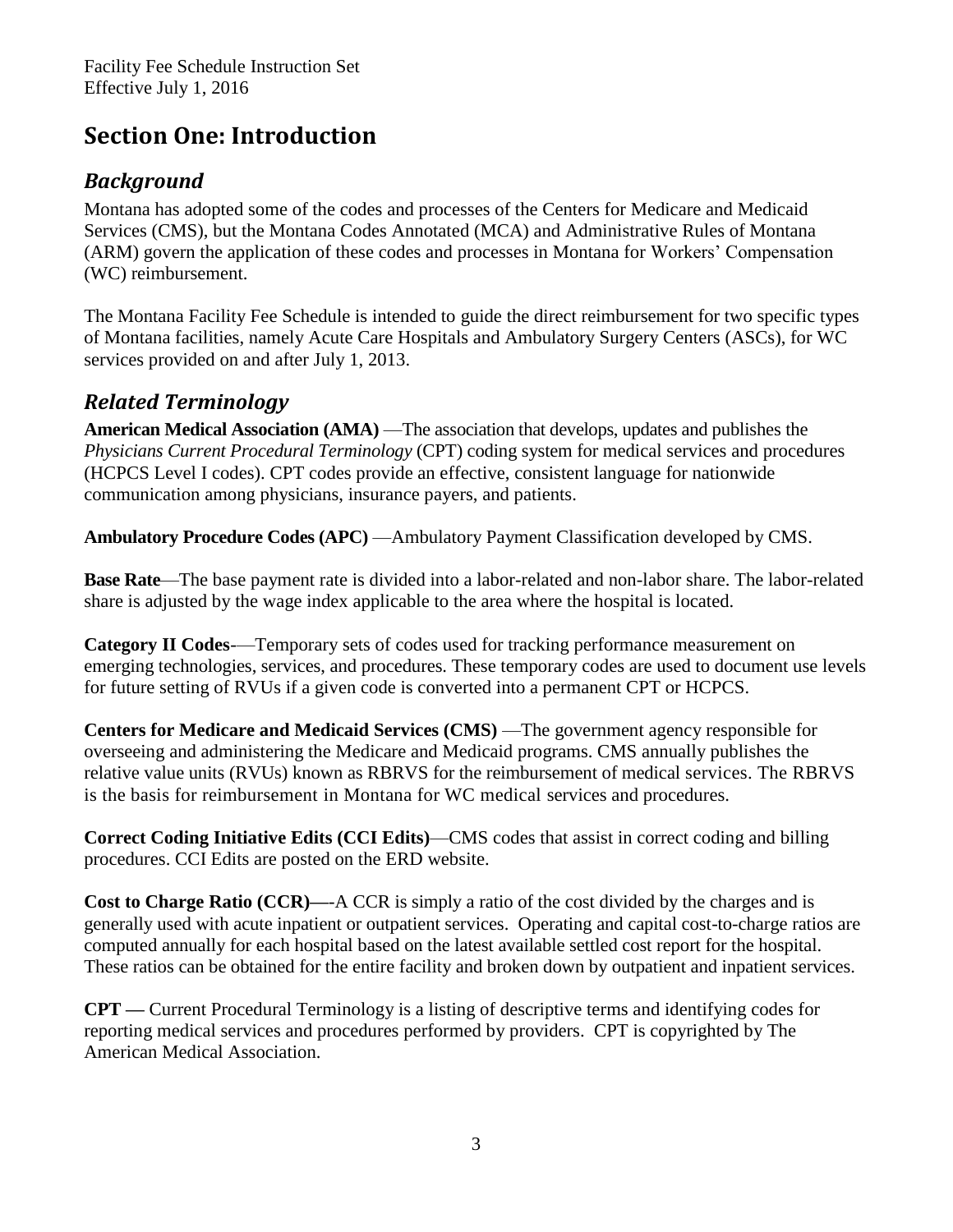**Employment Relations Division (ERD)** — The division within the Montana Department of Labor and Industry responsible for regulation of the Montana workers' compensation system.

**Evaluation and Management Services (E&M)** — Medical services provided to patients that involve visits, examinations and consultations, both in facilities (e.g., hospitals, ambulatory surgery centers, skilled nursing facilities) and at non-facilities (e.g., physician offices, patient's home).

**Facility**—The term as used here is defined in 24.29.1401A, ARM. The term does not include outpatient centers for primary care, infirmaries, provider-based clinics, offices of private physicians, dentists or other physical or mental health care workers, including licensed addiction counselors.

**Facility Reimbursement—**The allowed reimbursement for each professional service when that service or procedure is provided in a facility.

**Gap—**Services not covered by Medicare and/or not assigned a relative value in the RBRVS system.

**Gap Code**—Any Level I (CPT) or Level II (HCPCS) code that is not given an RVU by CMS.

**Geometric Mean LOS**—-The geometric mean length of stay (GMLOS) is the national mean length of stay for each diagnostic related grouper (DRG) as determined and published by CMS(Bolt Super Coder).

**HCPCS**—HCPCS is an acronym for Healthcare Common Procedure Coding System. It is a two-tier medical coding system composed of HCPCS Level I (CPT) codes and HCPCS Level II national codes.

Level I Codes — The first level of the HCPCS system is the American Medical Association's *Current Procedural Terminology* (CPT) codes. This code set, known universally as *CPT*, reports a broad spectrum of medical procedures and services.

**Level II Codes** — This is the second level of the HCPCS system and is developed by CMS to report services and supplies not found in the CPT system. These Level II national codes are commonly referred to collectively as *HCPCS*.

**Independent Medical Review (IMR):** A request by an interested party for the medical director to review medical records for the medical necessity of a denied service.

**Medical Severity Diagnosis Related Groups (MS-DRG)**—This system classifies facility admissions based on their illness (diagnosis) and the treatment provided. It is assumed that patients with similar illnesses undergoing similar procedures will require similar resources. This payment methodology, therefore, reimburses facilities on a flat-rate basis based on the patient's diagnosis and treatment.

**Medically Unlikely Edits (MUE)** — CMS codes that assist in correct coding and billing procedures. The total number of units that may be billed at each visit is listed in the MUE Values column. MUEs are posted on the ERD website.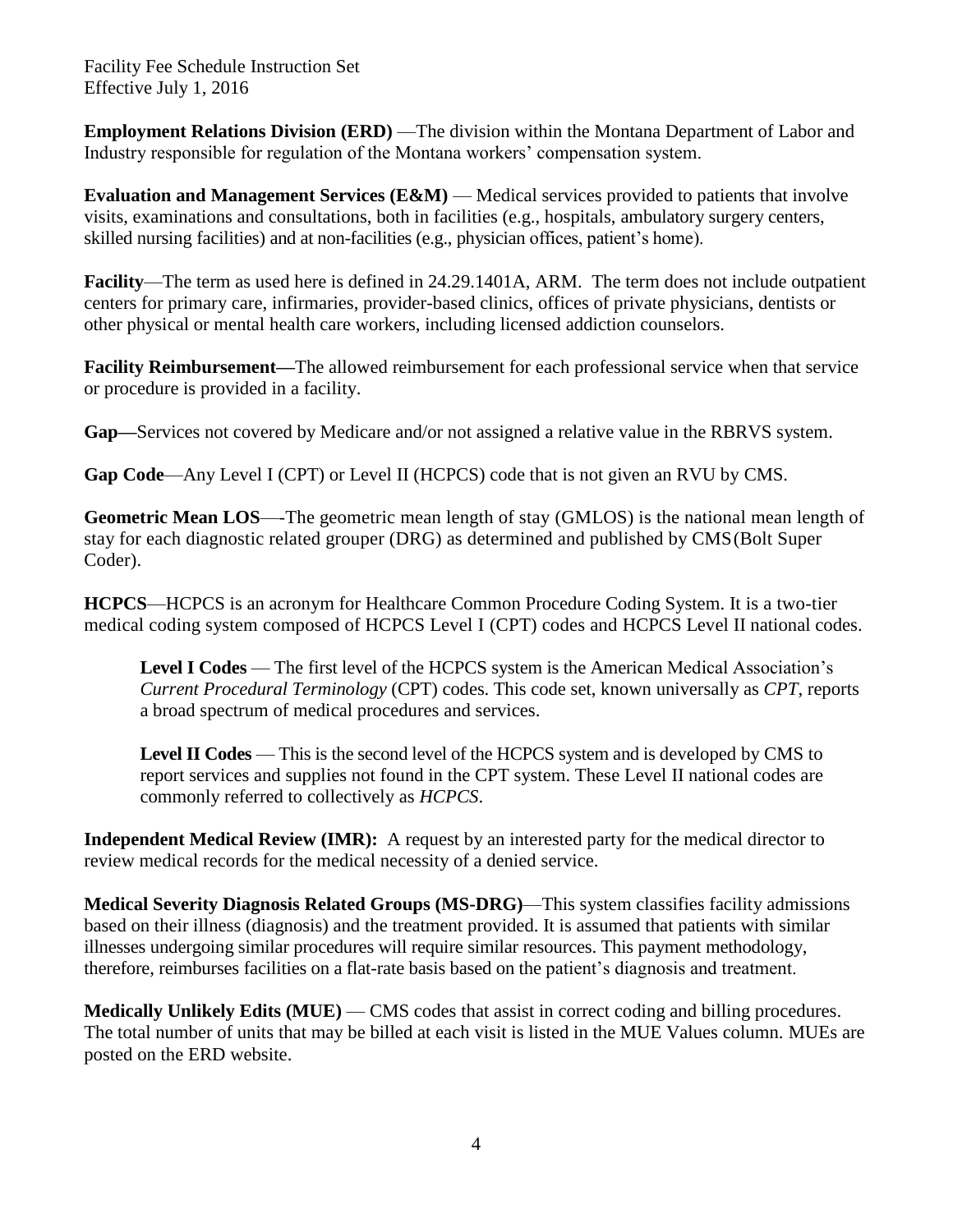**Montana Professional Fee Schedule (MPFS)**—The allowed reimbursement paid to a professional provider for services and procedures provided in a non-facility or facility setting.

**Non-facility**—The term as used here is defined in 24.29.1401A, ARM.

**Relative Value (RV) — RBRVS** ranks each service or procedure based on the relative costs required to provide them. A relative value reflects the cost of providing a specific medical provider's service as compared to the cost of providing all other services and procedures.

**Relative Value Unit (RVU)** — Relative values are expressed in numeric units that represent the unit of measure of the cost of providing a medical service. Those services that have greater costs have greater relative value units than those services with lower costs.

**Relative Weight**— The weight assigned by Medicare to APC codes which measure the resource requirements of the service and is based on the median cost of services

**Resource Based Relative Value Scale (RBRVS)** —Payment schedule based on the relative values of services provided. The RBRVS system ranks services according to the relative costs required to provide them. These costs are defined in terms of units, with more complex, more time-consuming services having higher unit values than less complex, less time-consuming services. Furthermore, each service is compared to all other medical services so that each service is given a value that reflects its cost when compared to all other medical services.

**Status Indicator Codes**— CMS codes which assist in the calculation of reimbursements for services and supplies. The codes are listed on the ERD website.

**Usual and Customary Charge (U&C)**—"Usual and Customary Charge" means the regular medical charge that a facility or individual medical provider bills for the service or procedure provided to any non-WC patient.

**Weight**—A relative weight reflects the expected relative costliness of inpatient treatment for patients in a MS-DRG group

**Workers' Compensation (WC) —** A system that provides wage-loss and medical benefits to a worker suffering from a work-related injury or disease.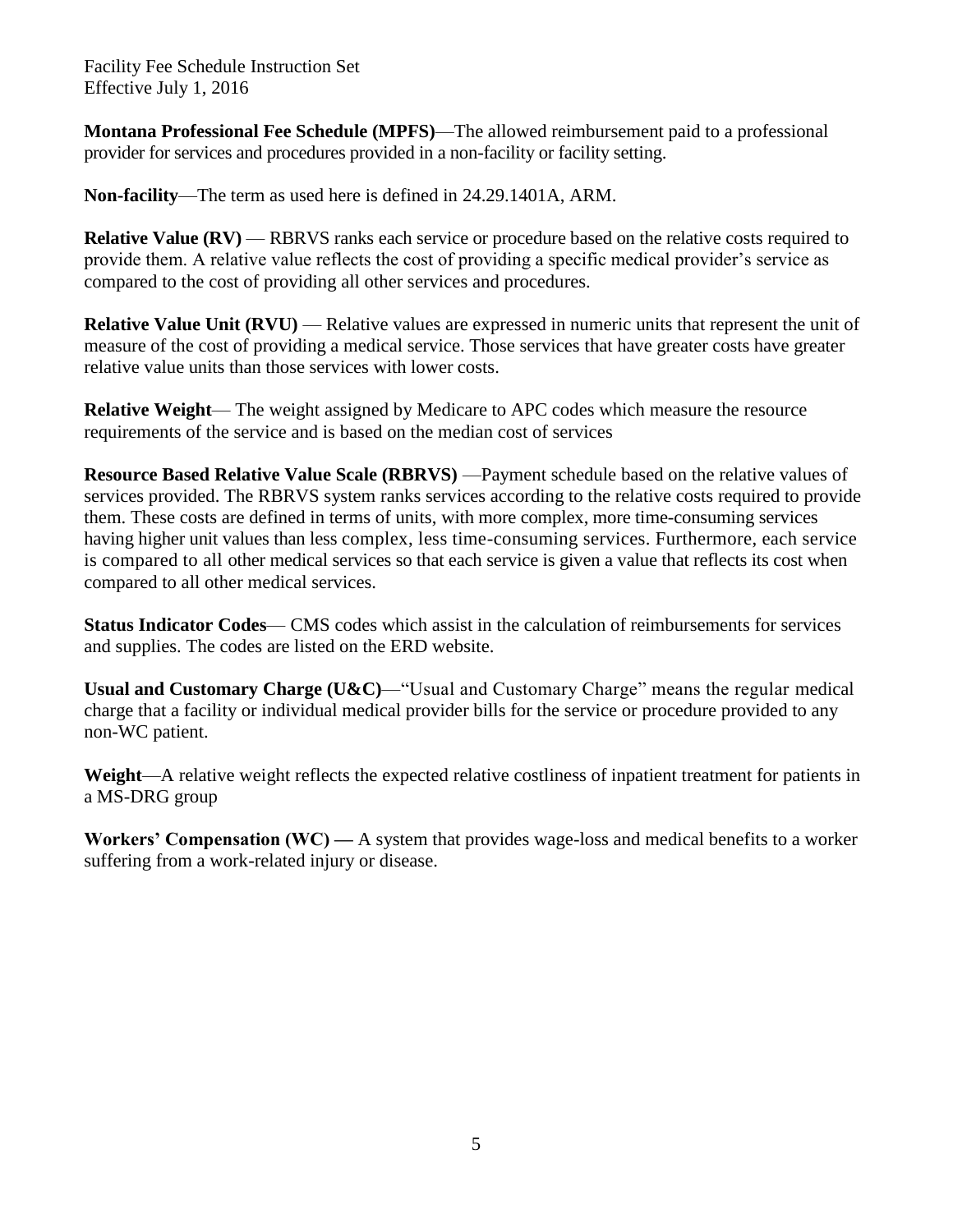### <span id="page-5-0"></span>*Components in Montana WC Facility Fee Schedule*

### **A. The Montana Hospital Inpatient Services MS-DRG Reimbursement Fee Schedule MS-DRG**

The list of MS-DRG codes for inpatient reimbursement.

#### **MS-DRG Title**

Code descriptors.

#### **Geometric**

Geometric Mean Length of Stay.

#### **Weights**

The factor used to multiply by the base rate to determine reimbursement.

#### **Montana Reimbursement Amount**

The reimbursement for each MS-DRG billed by the facility.

#### **B. The Montana Hospital Outpatient and ASC Fee Schedule Organized by APC**

The Montana Hospital Outpatient and ASC Fee Schedule Organized by APC was combined with C below as of July 1, 2015.

#### **C. The Montana Hospital Outpatient and ASC Fee Schedule Organized by CPT/HCPCS HCPCS Code**

The list of HCPCS codes for correct calculation of reimbursement

#### **APC**

The list of APC codes that correlate with the HCPCS codes

#### **SI**

The related Status Indicator code for correct calculation of reimbursement

#### **Relative Weight**

The factor used to multiply by the base rate to determine reimbursement.

#### **MT Hospital Rate**

The reimbursement for services provided in an outpatient hospital setting

#### **MT ASC Rate**

The reimbursement for services provided in an ambulatory surgical center.

#### **C.1 Organized by Code on Dental Procedures and Nomenclature (CDT)**

The reimbursement for facility charges for dental procedures.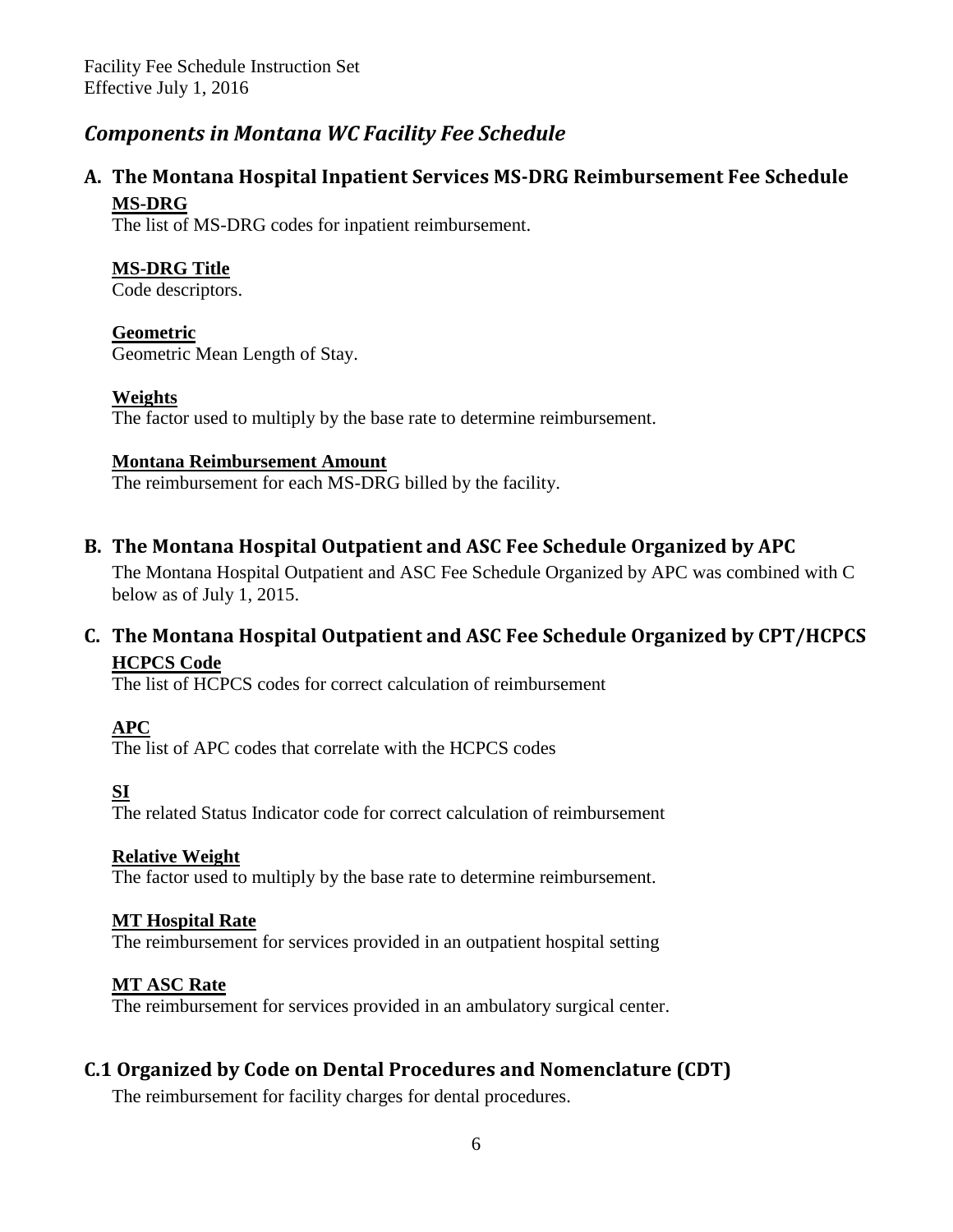#### **D. The Montana Ambulance Fee Schedule**

#### **HCPCS**

The list of HCPCS codes for correct calculation of reimbursement.

#### **Descriptors**

The descriptions of the HCPCS codes for ambulance services.

#### **WC Urban Base Rate**

The rates for Missoula, Great Falls and Billings, excluding air ambulance

#### **WC Rural Base Rate**

The rates for the remainder of the state, excluding air ambulance.

#### **Rural Ground Miles**

The rate of reimbursement for ground or air mileage.

#### **E. The Montana CCI Code Edits Listing**

CMS codes that assist in correct coding and billing procedures. If a code descriptor of a HCPCS/CPT code includes the phrase "separate procedure," the procedure is subject to CCI edits.

#### **Column 1**

CPT code

#### **Column 2**

CPT code

#### **Column 3**

Effective date of Column 1/Column 2 CPT code combination

#### **Column 4**

Termination date of Column 1/Column 2 CPT code combination. An asterisk indicates no termination date.

#### **Column 5**

A code indicating the applicability: 0= not allowed; 1=allowed; 9=not applicable.

#### **F. Medically Unlikely Edits (MUEs)**

CMS codes that assist in correct coding and billing procedures. This lists the total number of units that are possible for each visit.

#### **G. The Montana CCR and other Montana CCR-based Calculations**

A list of the cost to charge ratios (CCR), formerly Ratio of Cost to Charge (RCC), for the regulated hospitals in Montana as determined by CMS.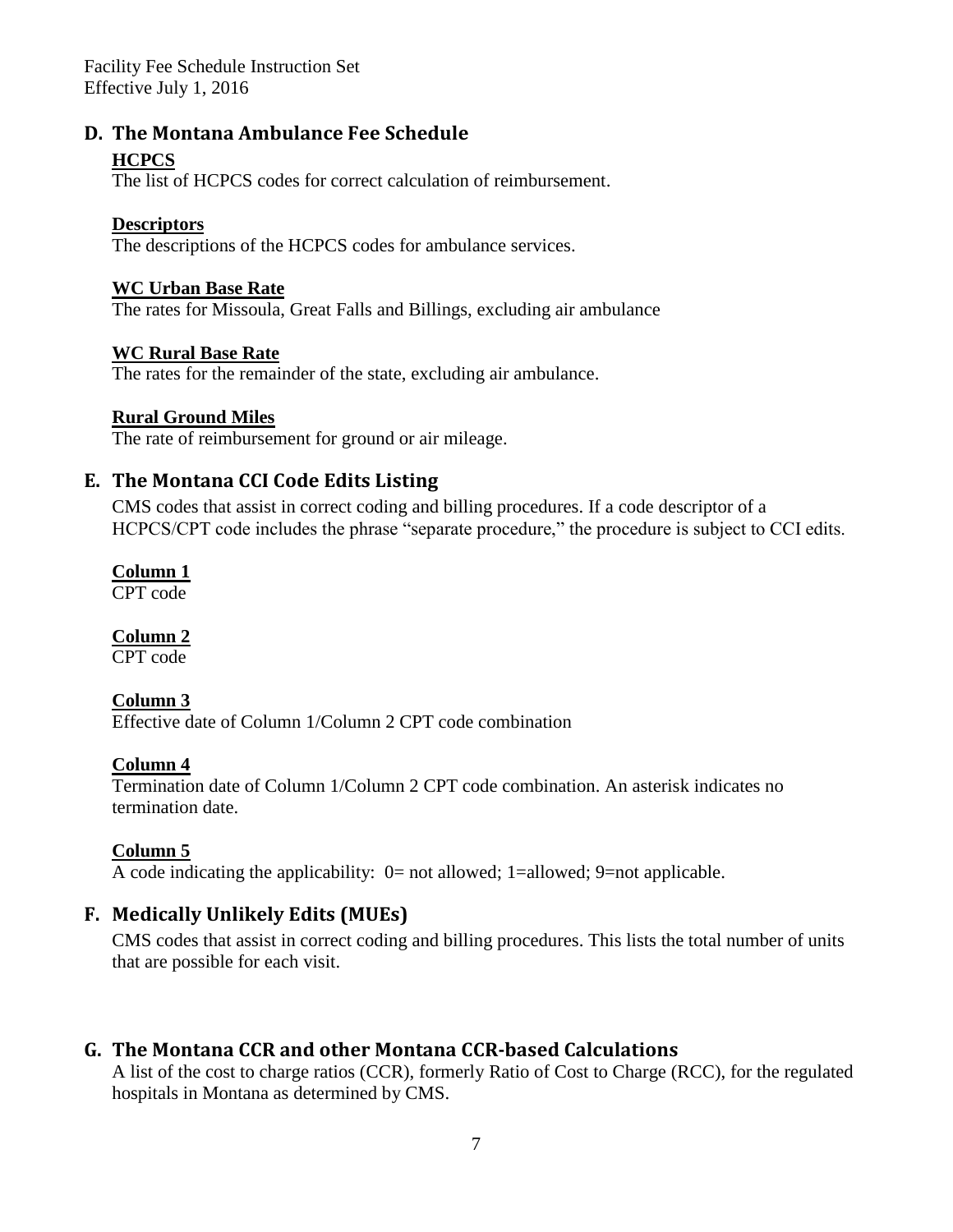#### **H. The Montana Status Indicator Codes**

A list of the status indicator codes that apply to the Montana WC Facility Fee Schedule

#### **I. Place of Service Codes**

CMS codes indicating where the service was provided.

### **J. Modifiers**

CMS codes indicating different services provided by the medical provider.

# <span id="page-7-0"></span>*[Facility](http://erd.dli.mt.gov/workers-comp-claims-assistance/medical-regulations/montana-facility-fee-schedule/19-erd/workers-comp-study-project/269-montana-facility-fee-schedule-archives.html) Fee Schedule Archives*

Past facility fee schedules and instruction sets are posted on the ERD website.

# <span id="page-7-1"></span>*Clarifications*

Department clarifications regarding the facility fee schedule and the professional fee schedule currently in place.

# <span id="page-7-2"></span>**Section Two: General Instructions**

# <span id="page-7-3"></span>*Ambulance Services*

The Montana Ambulance Fee Schedule can be found within the Montana Facility Fee Schedule. "Urban areas" in Montana are defined as Billings, Great Falls, and Missoula.

The point of pickup determines whether rural mileage is applied to the ambulance transport services.

The State of Montana does not have the authority to set a fee schedule rate for Air Ambulances on workers' compensation patients who have their operating authority through the Federal Department of Transportation (Airline Deregulation Act of 1978 (ADA)). State of Montana administrative rules are preempted by federal law 49 USC 41713(b). Air ambulances that are regulated by federal law will be paid at the usual and customary charge for the carrier.

# <span id="page-7-4"></span>*CCI (Correct Coding Initiative) Edits*

These will assist providers and insurers to understand how to reimburse when multiple codes are involved. CCI edits are on the ERD website.

# <span id="page-7-5"></span>*Drug Screens*

Drug screens that are presumptive (Screening and confirmation, qualitative or semi-quantitative) are billed using one of the three presumptive codes G0477-G0479.

- 1. G0477 Used to test any number of drug classes by any number of devices or procedures capable of being ready direct optical observation only (e.g. Dipsticks, cups, cards, cartridges, etc. and includes sample validation when performed, per date of service.
- 2. G0478 Used to test any number of drug classes by any number of devices or procedures read by instrument-assisted direct optical observation (e.g. dipsticks, cups, cards,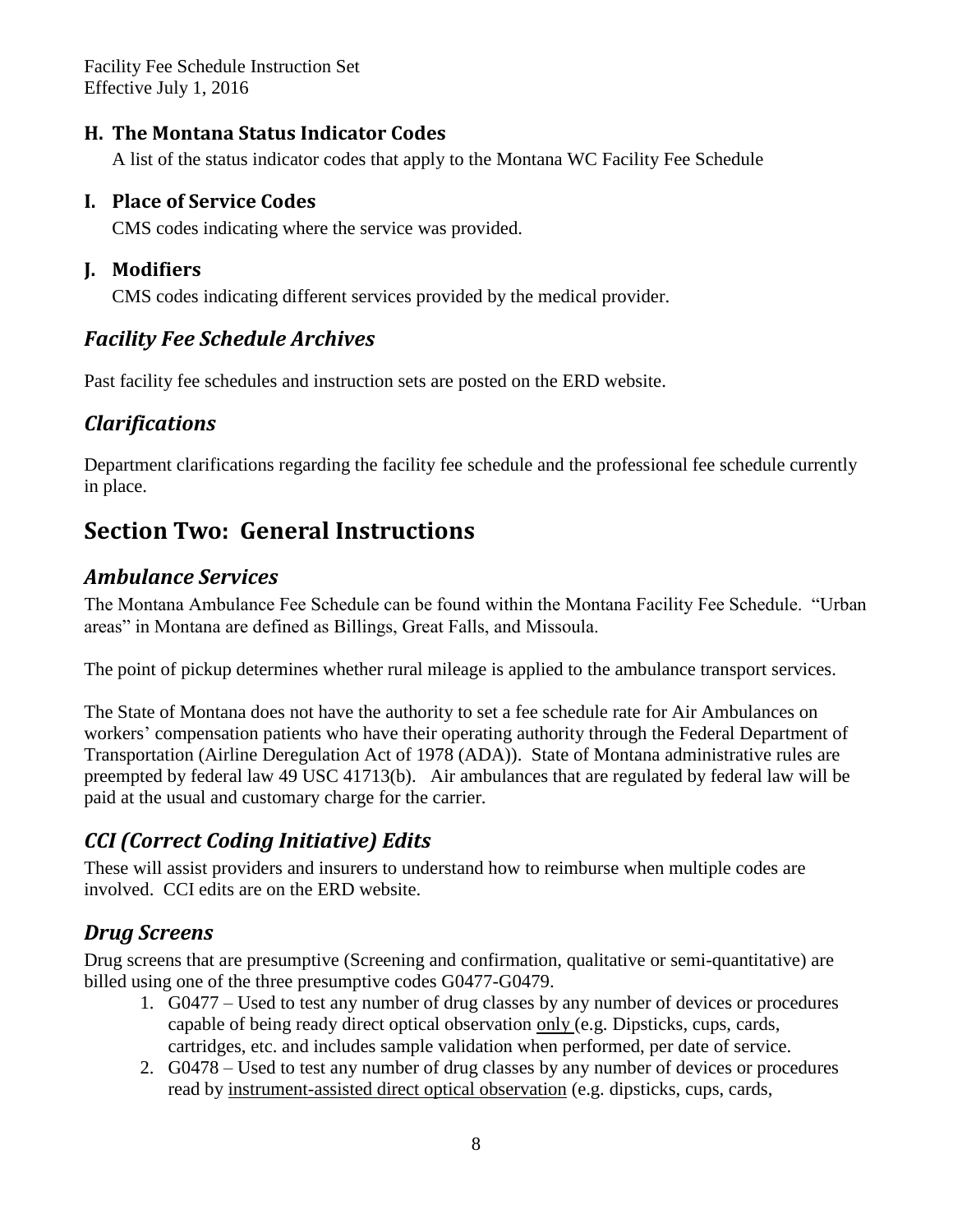cartridges, etc.), and includes sample validation when performed, per date of service.

3. G0479 – Used to test any number of drug classes by any number of devices or procedures by instrumented chemistry analyzers (e.g., immunoassay, enzyme assay, TOF, ALDI, LDTD, DESI, DART, GHPC, GC mass spectrometry), and includes sample validation when performed, per date of service.

For drug screens that are definitive (quantitative) in nature and utilize drug identification methods able to identify individual drugs and distinguish between structural isomers (including but not limited to single or tandem GC/MS, single or tandem LC/MS (excluding immunoassay), any enzymatic method, etc.) are billed using the following tiers **based on the number of drug classes tested, including metabolite(s) if performed**:

- 1. G0480—1-7 drug classes
- 2.  $G0481 8-14$  drug classes
- 3. G0482 15-21 drug classes
- 4. G0483 22 or more drug classes

At maximum, only one code from each category (presumptive and definitive) is to be utilized per date of service or patient encounter resulting in no more than 2 billing codes per bill.

| <b>TERM</b>              | <b>GENERAL PURPOSE IN CLINICAL DRUGS OF ABUSE TESTING</b>                            |
|--------------------------|--------------------------------------------------------------------------------------|
| <b>Qualitative Drug</b>  | Used to determine the presence or absence of drug or drug metabolite (drug class)    |
| <b>Testing</b>           | in the sample. The test result may be expressed as negative or positive (non-        |
|                          | numerical) or as a semi-quantitative result.                                         |
| <b>Quantitative Drug</b> | Used when it is medically necessary to determine the specific quantity of drug or    |
| <b>Testing</b>           | drug metabojlite present in the sample. The test result is expressed in              |
|                          | concentration. Medicare considers this definitive testing.                           |
| <b>Confirmation</b>      | Used to confirm the presence of illicit drug(s) following an initial, presumptive    |
| <b>Testing</b>           | positive, screening result. This confirmation prevents a clinician from relying on a |
|                          | false positive result.                                                               |

# <span id="page-8-0"></span>*Facility Billing*

The nationally utilized medical billing form UB04 will be used by providers for facility charges when requesting reimbursement.

# <span id="page-8-1"></span>*Independent Medical Review by the Department*

A form for the Independent Medical Review (IMR) must be filled out and sent to the department along with the medical records or available evidence-based documentation that support the treatment recommendations. The IMR request form is posted on the ERD website.

# <span id="page-8-2"></span>*Medical Review and Utilization and Treatment Review by Insurers*

Insurers will conduct any reviews on a post-payment basis only. Insurer may request providers to submit supporting documentation for services provided. However, if the claim is not paid within 30 days of receipt of the claim by the insurer, the provider may assess a 1% interest payment penalty per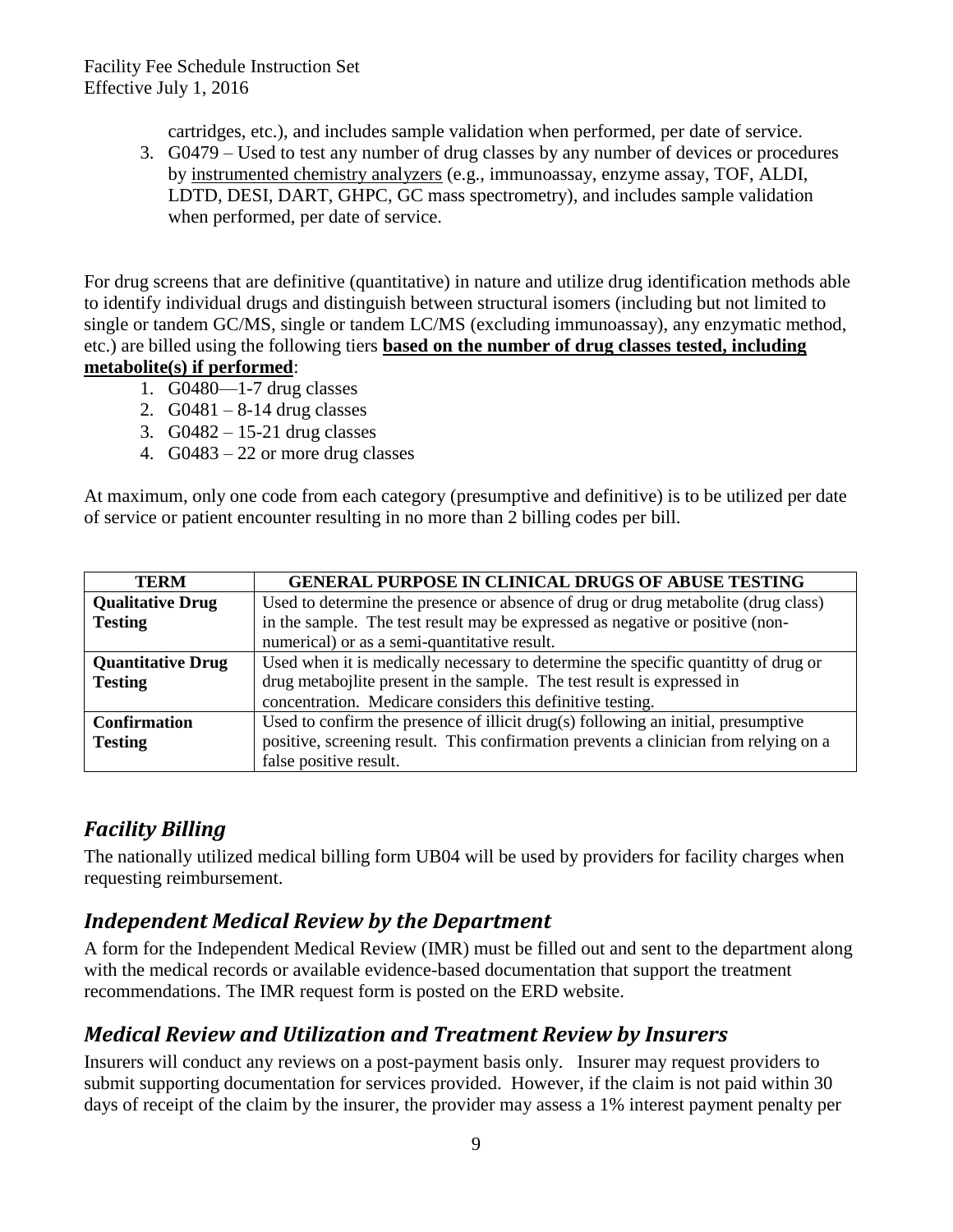month or portion of the month using the Montana unique code MT005. Refer to 24.29.1402 ARM for the additional details.

# <span id="page-9-0"></span>*Medical Services Rendered in a Facility by a Professional Provider*

Professional medical procedures, services and supplies provided in a facility that fall within the definition of facility and are billed with a place of service (POS) of 22 are to be reimbursed under the professional fee schedule under the **facility reimbursement** column. The medical bills for these providers will be billed on the most current version of the CMS 1500.

Exception to this is PT, OT, ST providers may bill on the UB04 for outpatient services provided in a hospital outpatient setting. Providers may not bill on the CMS 1500 for additional professional reimbursement under the Montana Professional Fee Schedule.

A total of eight units of active and passive therapy may be billed in each session. If active therapy and/or passive therapy is being applied, only two units of a passive therapy may be included in the eight units.

Passive **modalities** are a variety of treatment tools used by therapists to decrease pain, inflammation, and treat muscle strains. For example hot/cold packs, electrical stimulation, iontophoresis, etc. are considered passive modalities. Joint mobilization, for example, is a passive therapy and but is not considered a passive modality.

If passive therapy which includes passive modalities as listed in the MT Guidelines is the only treatment being provided, the provider may bill up to four units in one session.

CPT code 97750 for the Functional Capacity Exam which is a special report is not considered an active therapy, passive therapy or a passive modality.

# <span id="page-9-1"></span>*Medical Services Rendered Outside a Facility by a Professional Provider*

Medical professionals providing services, supplies and procedures in their offices and clinics are to be reimbursed at the rate for those services listed in the Montana Professional Fee Schedule. These services will be billed on a CMS1500.

# <span id="page-9-2"></span>*Medically Unlikely Edits (MUEs)*

These edits will further assist providers and insurers in determining acceptable units of service. MUEs are posted on the ERD website.

# <span id="page-9-3"></span>*Multiple Procedures*

The multiple payment reduction for **diagnostic imaging services** applies to multiple services furnished by the same provider to the same patient in the same session on the same day.

Professional Component

| First subsequent procedure                     | 75% |
|------------------------------------------------|-----|
| Second subsequent procedure                    | 50% |
| Third and all additional subsequent procedures | 25% |
| <b>Technical Component</b>                     |     |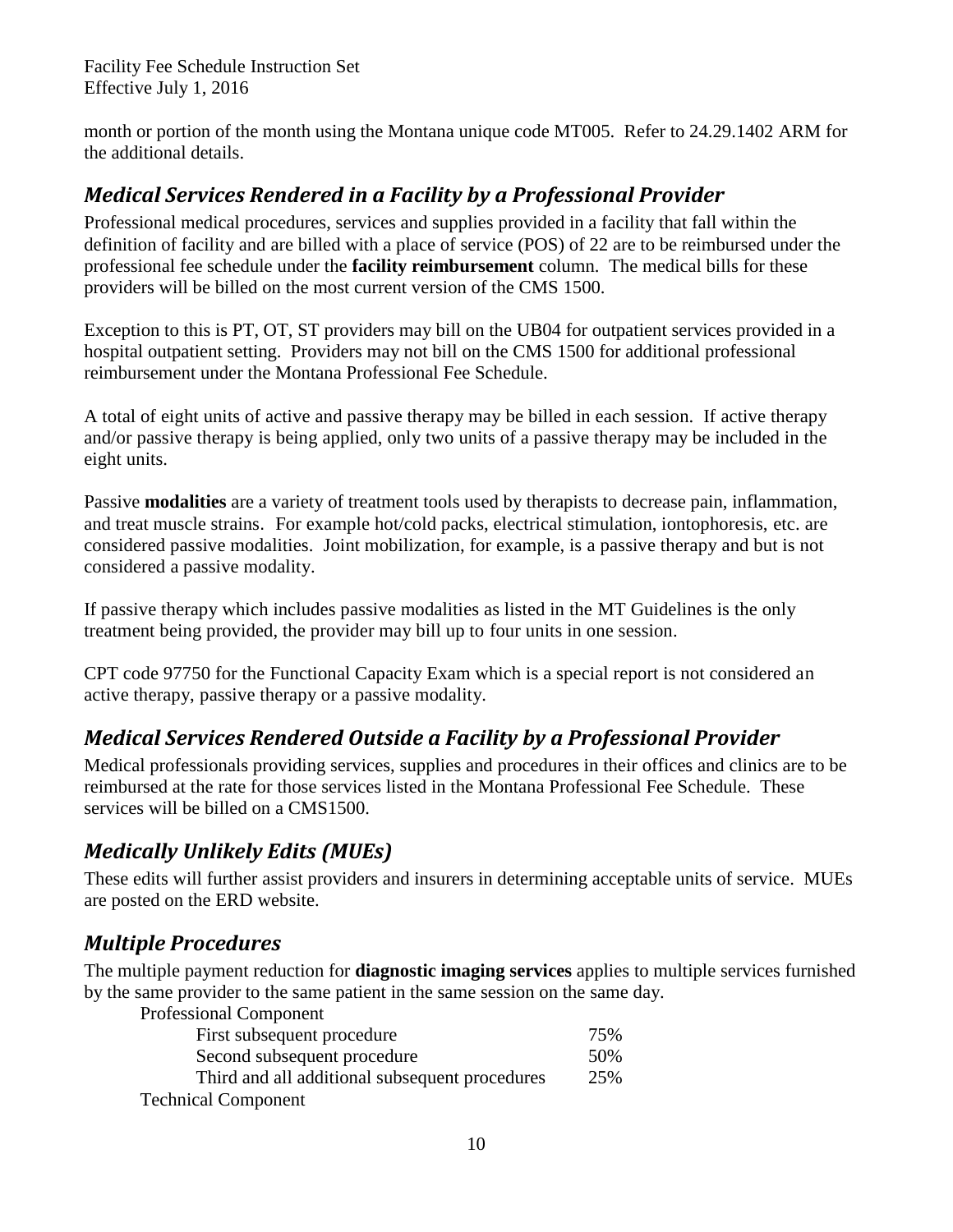| First subsequent procedure           | 50% |
|--------------------------------------|-----|
| Second and all subsequent procedures | 25% |

The **multiple procedure reduction for other services** in the outpatient fee schedules applies to multiple services furnished by the same provider to the same patient in the same session on the same day.

| First subsequent procedure  | 50% |
|-----------------------------|-----|
| Second subsequent procedure | 25% |

### <span id="page-10-0"></span>*New Codes*

If no rate is listed and the facility code is not otherwise included in the Montana Facility Fee Schedule or the administrative rules, the service will be paid at 75% of the provider's usual and customary charge. New codes will be paid at 75% usual and customary until the new code is incorporated into the fee schedule.

# <span id="page-10-1"></span>*Outliers*

Payment made to hospitals in addition to the basic prospective payments for inpatient cases incurring extraordinarily high costs. This additional payment known as an "Outlier" is designed to protect the hospital from large financial losses due to unusually expensive cases. Implants billed using MT 003 are excluded from outlier calculations.

# <span id="page-10-2"></span>*Status Code Indicators (SI)*

SI codes will be used to calculate reimbursements for services and supplies. The codes are listed on the ERD website. Refer to Section Four: Outpatient Reimbursement for payment of new J1 code.

# <span id="page-10-3"></span>*Usual and Customary*

In Montana, Usual and Customary means the provider's normal charges for service, and does not include state or regional database information purporting to be usual and customary.

# <span id="page-10-4"></span>**Section Three: Inpatient (MS-DRG) Reimbursement**

# <span id="page-10-5"></span>*MS-DRG Reimbursement*

MS-DRGs in Montana are reimbursed at the same rate for all Acute Care Hospitals for workers' compensation medical services. Each MS-DRG is given a relative weight based on its relative complexity and use of resources. The Montana base rate effective July 1, 2016 is \$8,120. The payment formula is the relative weight multiplied by the base rate.

Unbundling of a grouper code is not allowed. If a provider bills a CPT or HCPCS code and there is a DRG code available, the insurer may pay the reimbursement under the DRG code.

# <span id="page-10-6"></span>*MS-DRG Grouper*

A MS-DRG grouper takes five clinical and demographic data elements as input and generates a corresponding MS-DRG classification code.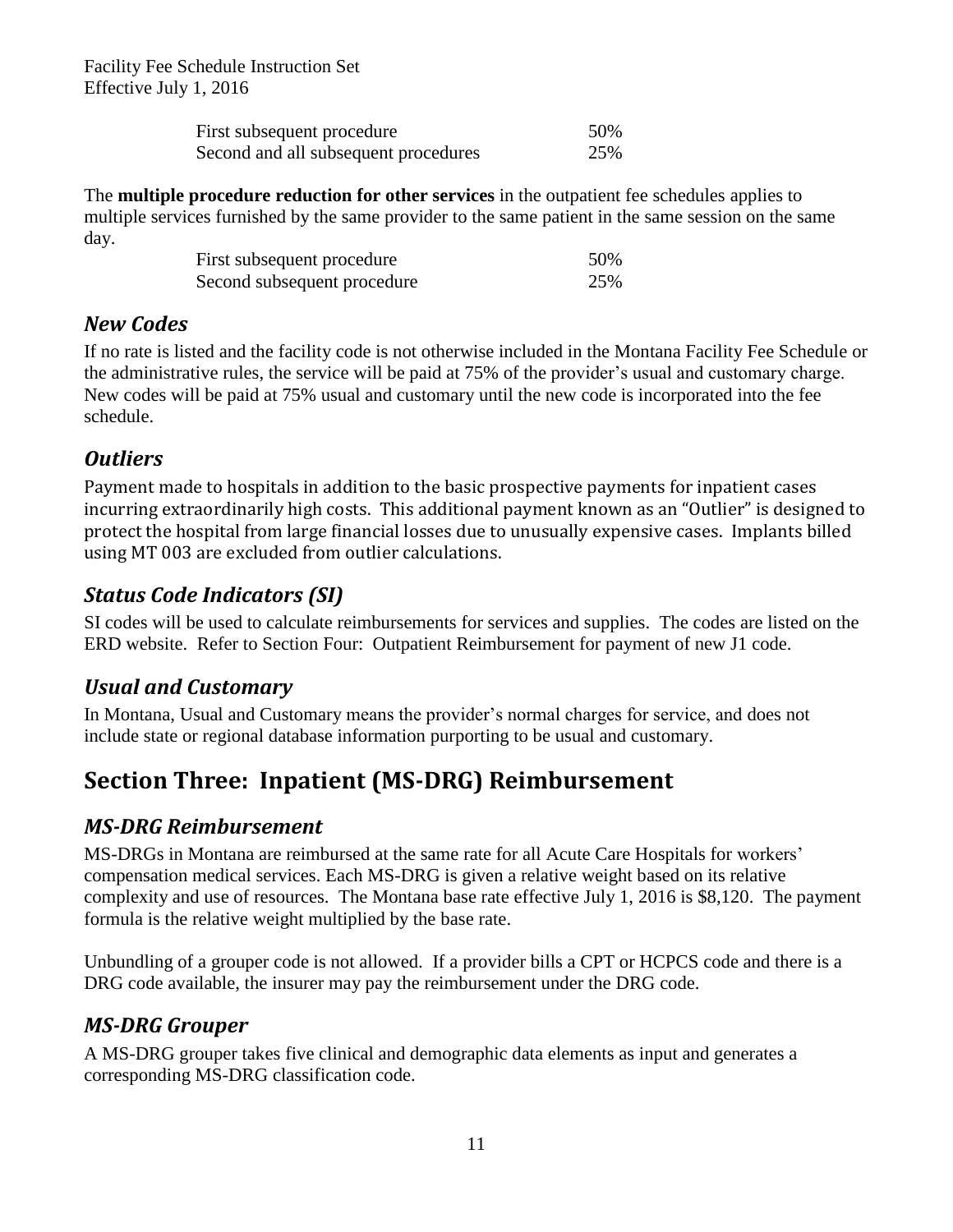# <span id="page-11-0"></span>*Outliers*

Occasionally very high medical costs associated with a particular case, known as outlier costs, may require additional reimbursement to the facility. The threshold for outlier payments is **three time the Montana MS-DRG reimbursement.**

| To calculate outliers, use the following formula:<br>[Charges – (MS-DRG reimbursement x 3)] x (CCR plus $15\%$ ) = outlier reimbursement<br>There is a different CCR (Cost-to-Charge Ratio) for each acute care hospital in Montana.<br>The CCR is listed on the ERD website for each acute care hospital. |
|------------------------------------------------------------------------------------------------------------------------------------------------------------------------------------------------------------------------------------------------------------------------------------------------------------|
| Example:                                                                                                                                                                                                                                                                                                   |
| Charges are \$100,000 from ABC Hospital                                                                                                                                                                                                                                                                    |
| MS-DRG reimbursement per the fee schedule is \$25,000                                                                                                                                                                                                                                                      |
| Outlier threshold is \$75,000. \$25,000 x 3 = \$75,000                                                                                                                                                                                                                                                     |
| <b>CCR is 0.50</b>                                                                                                                                                                                                                                                                                         |
| $(5100,000 - 575,000)$ x $(0.50 + .15) = 516,250.00$                                                                                                                                                                                                                                                       |
| The total reimbursement to ABC Hospital would be $$25,000 + $16,250 = $41,250$                                                                                                                                                                                                                             |

# <span id="page-11-1"></span>*Inpatient Implants*

The administrative rules have a special reimbursement process to ensure that injured workers receive the appropriate implant and the hospital or ASC implant costs are appropriately reimbursed.

An implant is an object or device that is made to replace and act as a missing biological structure that is surgically implanted, embedded, inserted, or otherwise applied. The term also includes any related equipment necessary to operate, program, and recharge the implantable.

Implant cost refers to the total cost of all components for a patient. Providers must use the code **MT003** to request implant reimbursements separate from the DRG reimbursement. Inpatient Implant Reimbursement:

- 1. Implants costing less than \$10,000 are considered to be bundled into the MS-DRG reimbursement.
- 2. Implants totaling more than \$10,000 may be reimbursed at cost plus 15%
	- a. A copy of the implant invoice is required with the medical bill for reimbursement.
	- b. A copy of the surgical notes with the items implanted must be included in the documentation.
	- c. Shipping and handling costs may be reimbursed at cost only and are not included in the 15% calculation.

# <span id="page-11-2"></span>**Section Four: Outpatient Reimbursement**

<span id="page-11-3"></span>*Non-patient Hospital Outpatient Clinical Diagnostic Laboratory Test Payment and Billing*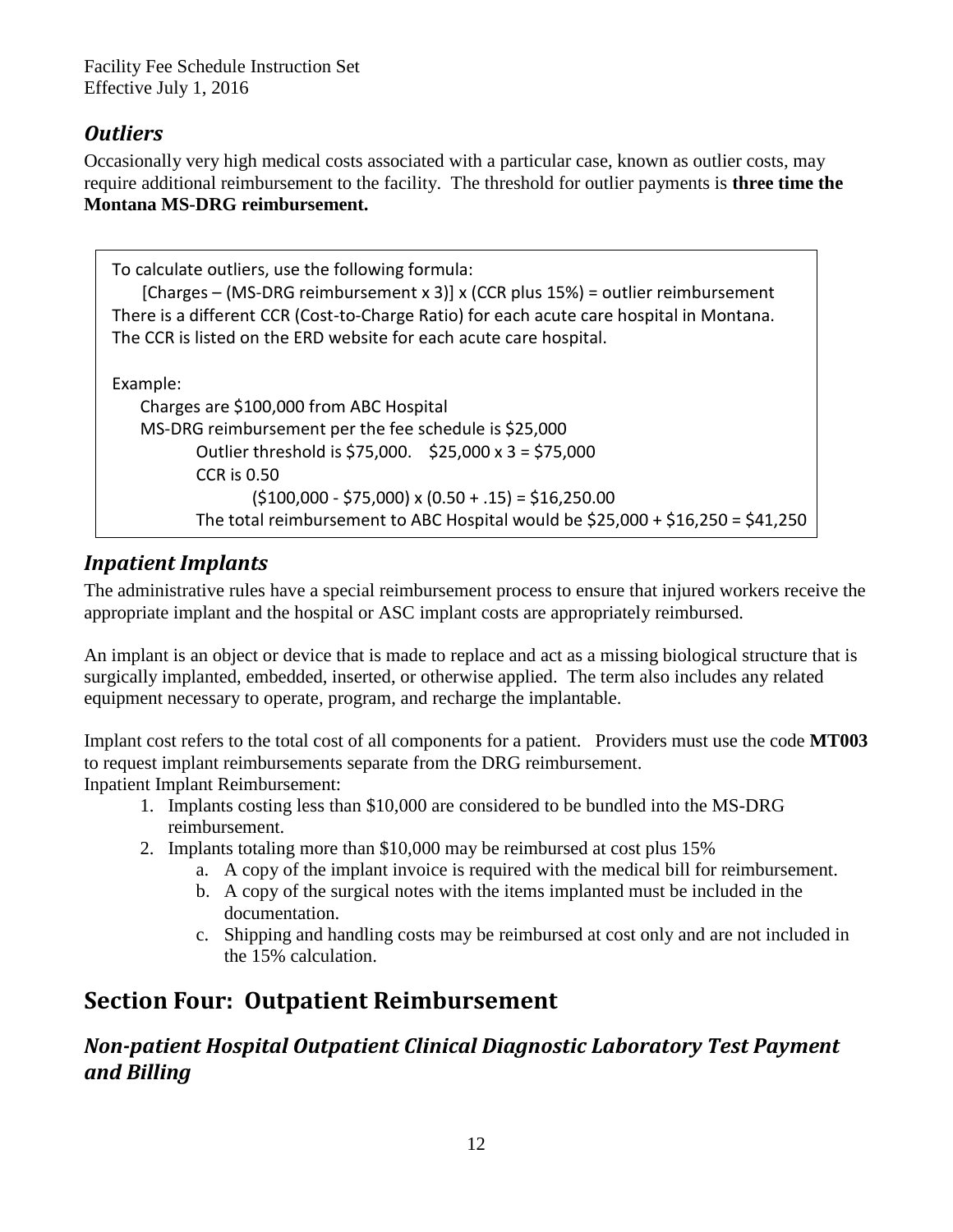Using Medicare's directives, there are limited circumstances described below in which hospitals can separately bill for outpatient diagnostic laboratory tests. For those specific situations hospitals should use the UB04 claim form and for the bill type in field 4 use the new bill type 13X (131 original bill, 137 corrected claim). This will allow reimbursement for these services using the professional fee schedule in which RVU values are still available.

Laboratory tests using the above bill type must be for a non-patient specimen billed in the following circumstances:

(1) Non-patient laboratory specimen tests; non-patient continues to be defined as an injured worker that is neither an inpatient nor an outpatient of a hospital, but that has a specimen that is submitted for analysis to a hospital and the injured work is not physically present at the hospital;

(2) When the hospital only provides laboratory tests to the injured worker (directly or under arrangement) and the injured worker does not also receive other hospital outpatient services during that same encounter; and

(3) When the hospital provides a laboratory test (directly or under arrangement) during the same encounter as other hospital outpatient services that is clinically unrelated to the other hospital outpatient services, and the laboratory test is ordered by a different practitioner than the practitioner who ordered the other hospital outpatient services provided in the hospital outpatient setting.

In addition, laboratory tests for molecular pathology tests described by CPT codes in the ranges of 81200 through 81383, 81400 through 81408, and 81479 are not packaged and should be billed using bill type 13X.

# <span id="page-12-0"></span>*Outpatient Fee Schedule J1and J2 Status Indicator*

J1 is a new status indicator that has been added to the HCPCS/CPT Outpatient Fee Schedule. The new J1 status indicator provides a single payment for a primary service, and payment for all adjunctive services reported on the same claim are packaged into the payment for the primary service.

Claims reporting at least one J1 procedure code will package the following items and services that are not typically packaged under the OPPS:

Major OPPS procedure codes (status indicators P, S, T, V); Lower ranked comprehensive procedure codes (status indicator J1); Non-pass-through drugs and biologicals (status indicator K); Blood products (status indicator R); DME (status indicator Y); and Therapy services (HCPCS codes with status indicator A reported on therapy revenue centers)

The following services are excluded from comprehensive APC packaging:

Brachytherapy sources (status indicator U); Pass-through drugs, biologicals and devices (status indicators G or H); Corneal tissue, CRNA services, and Hepatitis B vaccinations (status indicator F); Influenza and pneumococcal pneumonia vaccine services (status indicator L);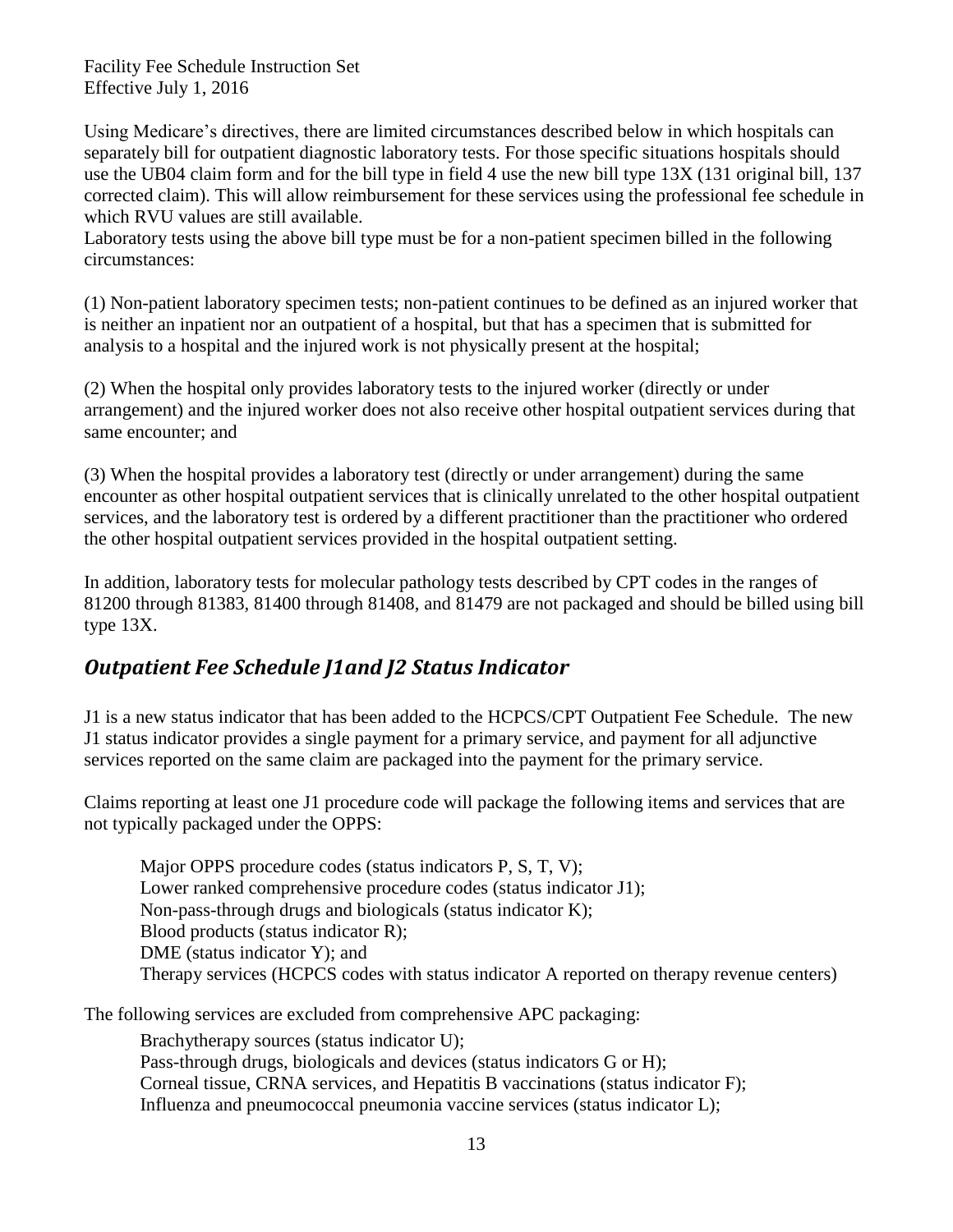> Ambulance services; Mammography; and Certain preventive services

The single payment for a comprehensive claim is based on the rate associated with the J1 service. When multiple J1 services are reported on the same claim, the single payment is based on the rate associated with the highest ranking J1 service within the same clinical family. When certain pairs of J1 services (or in certain cases a J1 service and an add-on code) are reported on the same claim, the claim is eligible for a complexity adjustment, which provides a single payment for the claim based on the rate of the next higher comprehensive APC within the same clinical family.

J2 is a new status indicator that has been added to the Outpatient Fee Schedule. The new J2 status indicator is primarily for comprehensive observation services effecting APC 8011.

### <span id="page-13-0"></span>*Outpatient Reimbursement*

Outpatient services are payable under CPT/HCPCS codes.

**Physical Therapy, Occupational Therapy, Speech Therapy:** Visits, examinations, consultations, and similar services listed in this section reflect wide variations required in time and skill. Providers should not bill for services performed for less than 8 minutes when only one service is administered in a day. Time intervals are assigned in increments of 15 minutes, beginning with a base of at least 8 minutes (1 unit is  $\geq 8-22$  minutes; 2 units are  $\geq 23-37$  minutes; 3 units are  $\geq 38-52$  minutes, etc.). When more than one service represented by 15-minute timed codes is performed in a single day, the total minutes of service determines the number of timed units billed. Documentation for each aspect of the service performed should be included in the patient record to substantiate the level of service. A total of eight units of active and passive may be billed in each session. Only two unit of the eight may be a passive modality. Passive modalities are a variety of treatment tools used by therapists to decrease pain, inflammation, and treat muscle strains. For example, hot/cold packs, electrical stimulation, iontophoresis, etc., are considered passive modalities.

Joint mobilization is a passive therapy. It is not considered a passive modality and therefore does not fall under the one unit limitation for a passive modality.

If passive therapy includes passive modalities as listed in the MT Guidelines and is the only treatment being provided, the provider may bill up to -four units in one session.

CPT code 97750 for the Functional Capacity Exam which is a special report is not considered an active therapy, passive therapy or a passive modality.

These services when billed on a UB04 are paid at 100% of usual and customary for CAHS and 100% of the facility fee schedule for acute care hospitals regardless of whether there is a designated treating physician or not. They are still subject to the multiple procedures discount.